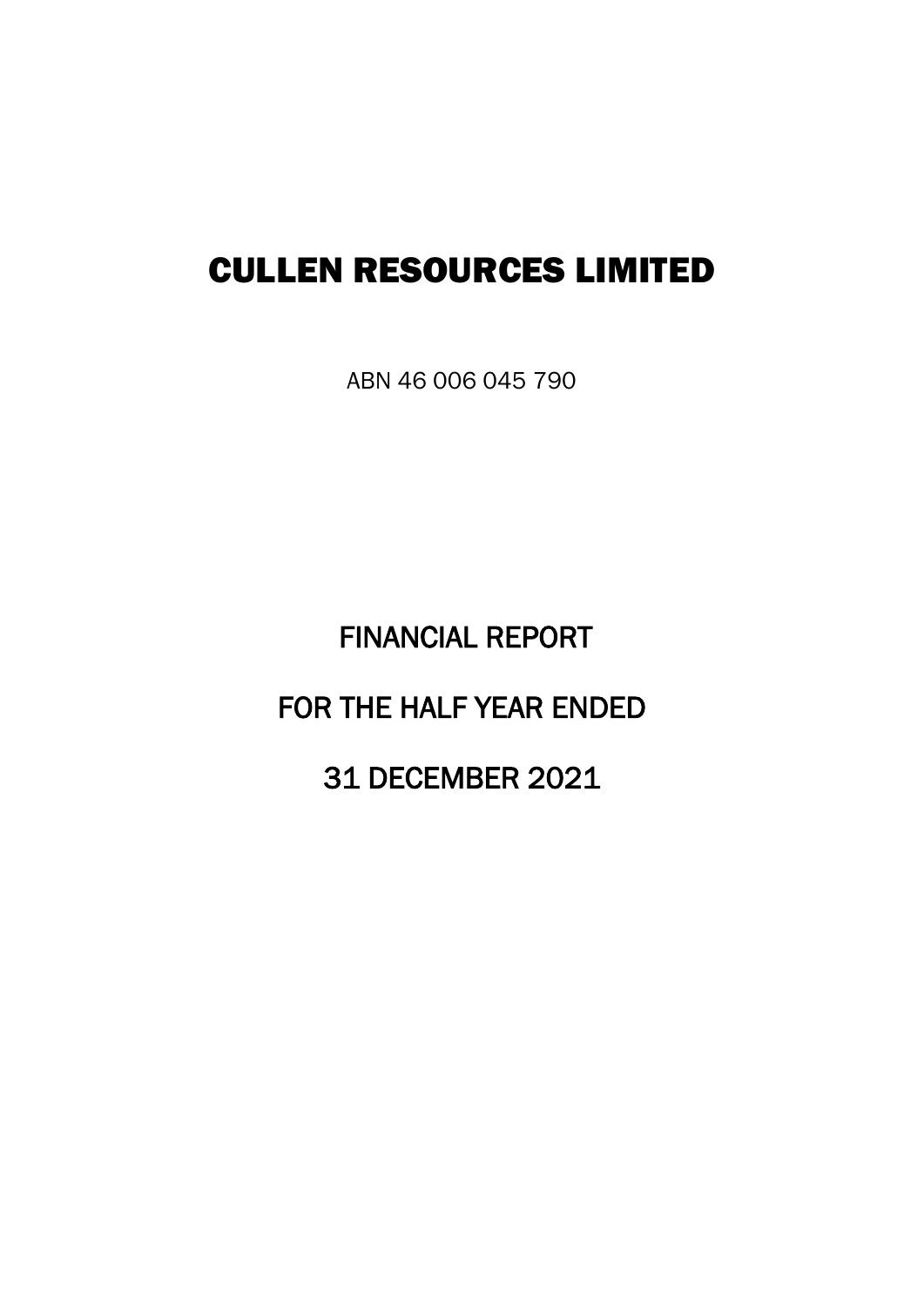# **Directors' Report**

Your directors submit their report for the half-year ended 31 December 2021 for Cullen Resources Limited ("the Company" or "Cullen").

**\_\_\_\_\_\_\_\_\_\_\_\_\_\_\_\_\_\_\_\_\_\_\_\_\_\_\_\_\_\_\_\_\_\_\_\_\_\_\_\_\_\_\_\_\_\_\_\_\_\_\_\_\_\_\_\_\_\_\_\_\_\_\_\_\_\_\_\_\_\_\_\_\_\_\_\_\_\_\_\_\_\_\_\_**

#### **Directors**

The names of the Company's directors in office during the half year and until the date of this report are as below. Directors were in office for the entire period unless otherwise stated.

John Horsburgh, BSc MSc, FAIMM (Independent Non-Executive Chairman) Dr Chris Ringrose, BSc, PhD, MBA, MAIMM, MAICD (Managing Director) Wayne John Kernaghan, BBus, ACA, FAICD, ACIS (Non-Executive Director & Company Secretary)

## **Principal Activities**

The principal activity for the economic entity during the course of the half-year was mineral exploration. There was no significant change in the nature of the economic entity during the half-year.

## **Results for the Half-Year**

The loss of the economic entity for the half-year was \$607,961 after income tax [2020: Loss of \$619,606].

## **Review of Operations**

Cullen is a mineral exploration company currently seeking deposits of gold and base metals, either in its own right, or managed by other partners in joint venture.

During the half-year under review, the Company continued its mineral exploration activities including: project generation, database reviews, field mapping, soil sampling and drilling. Company exploration activities, including Joint Operator managed projects, were focused in Western Australia with farm-out of its project in in Finland to Capella Minerals Ltd for copper-gold deposits exploration.

The Company currently has the following main tenement interests:

- North Eastern Goldfields, WA (Mt Eureka JV gold and nickel)
- Eastern Goldfields, WA (Killaloe JV gold and nickel)
- Wongan Hills, WA (gold and base metals)
- Murchison Province, WA (North Tuckabianna gold and base metals)
- Barlee, WA (gold)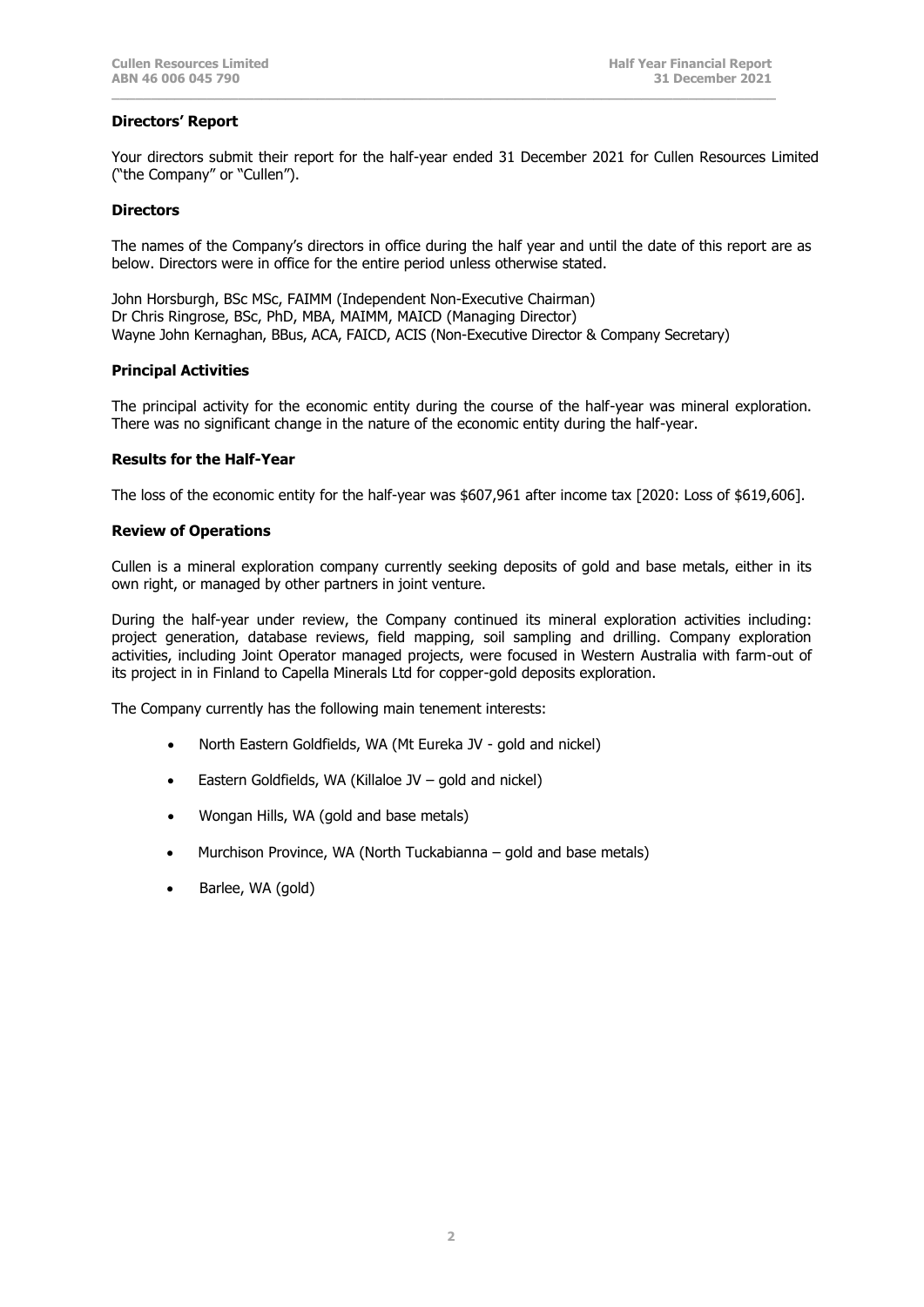# **Directors' Report (continued)**

## **Events Subsequent to Reporting Date**

There are no known events subsequent to reporting date that would have a material effect on these financial statements.

**\_\_\_\_\_\_\_\_\_\_\_\_\_\_\_\_\_\_\_\_\_\_\_\_\_\_\_\_\_\_\_\_\_\_\_\_\_\_\_\_\_\_\_\_\_\_\_\_\_\_\_\_\_\_\_\_\_\_\_\_\_\_\_\_\_\_\_\_\_\_\_\_\_\_\_\_\_\_\_\_\_\_\_\_**

#### **Auditor's Independence Declaration**

We have obtained an independence declaration from our auditors, Rothsay Auditing, which follows the Directors' Report.

Signed in accordance with a resolution of the directors, pursuant to section 306(3)(a) of the Corporations Act 2001.

Clingrik

**C. Ringrose Director**

Perth 11 March 2022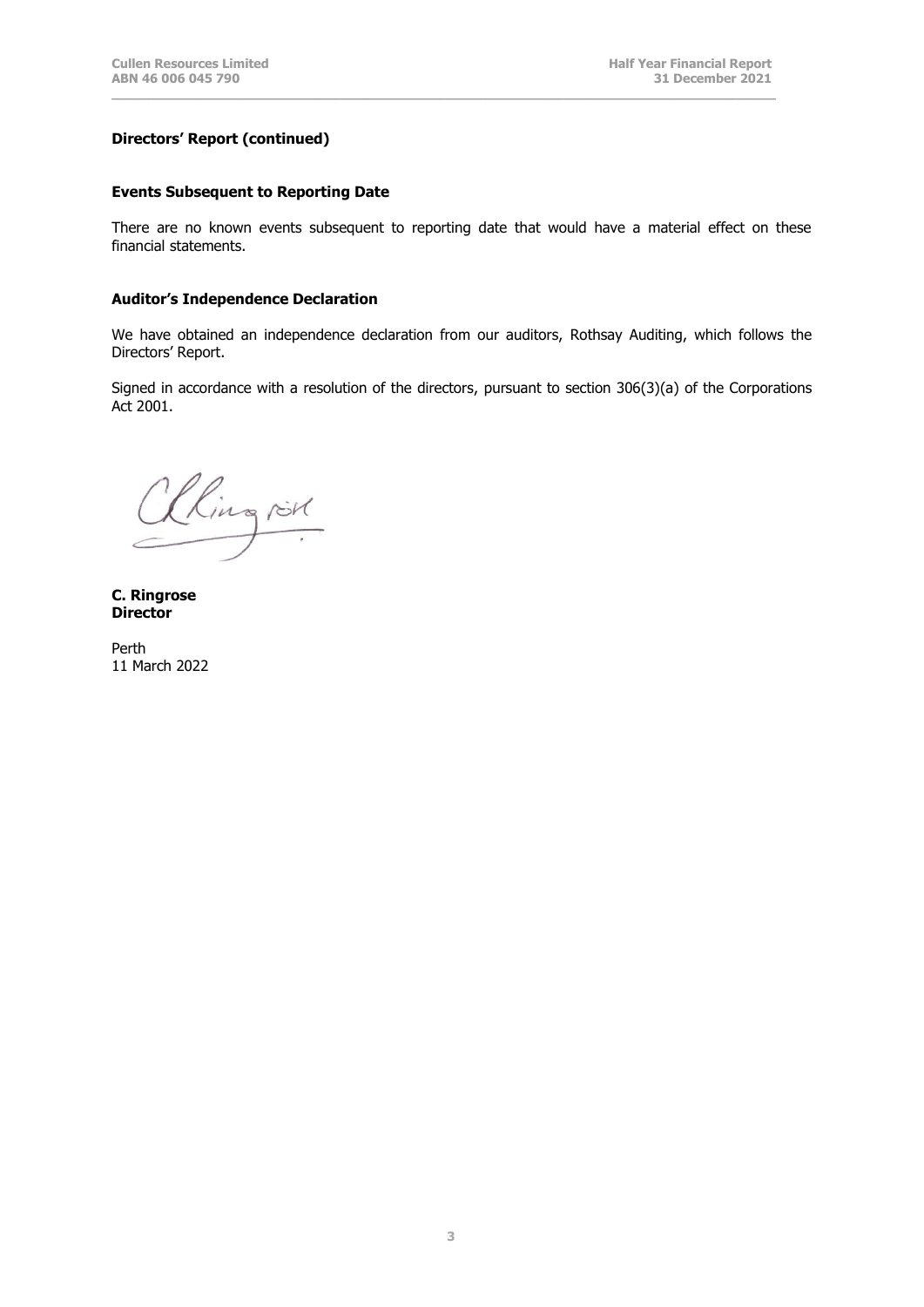

Level 1, Lincoln House, 4 Ventnor Avenue, West Perth WA 6005 P.O. Box 8716, Perth Business Centre WA 6849 Phone (08) 9486 7094 www.rothsay.com.au

# **AUDITOR'S INDEPENDENCE DECLARATION UNDER SECTION 307C OF THE**  *CORPORATIONS ACT 2001*

As lead auditor of the review of Cullen Resources Limited for the half-year ended 31 December 2021, I declare that, to the best of my knowledge and belief, there have been:

- no contraventions of the auditor independence requirements of the *Corporations Act 2001* in relation to the review; and
- no contraventions of any applicable code of professional conduct in relation to the review.

This declaration is in respect of Cullen Resources Limited and the entities it controlled during the half-year.

**Rothsay Auditing**

Donovan Odendaal Partner

11 March 2022

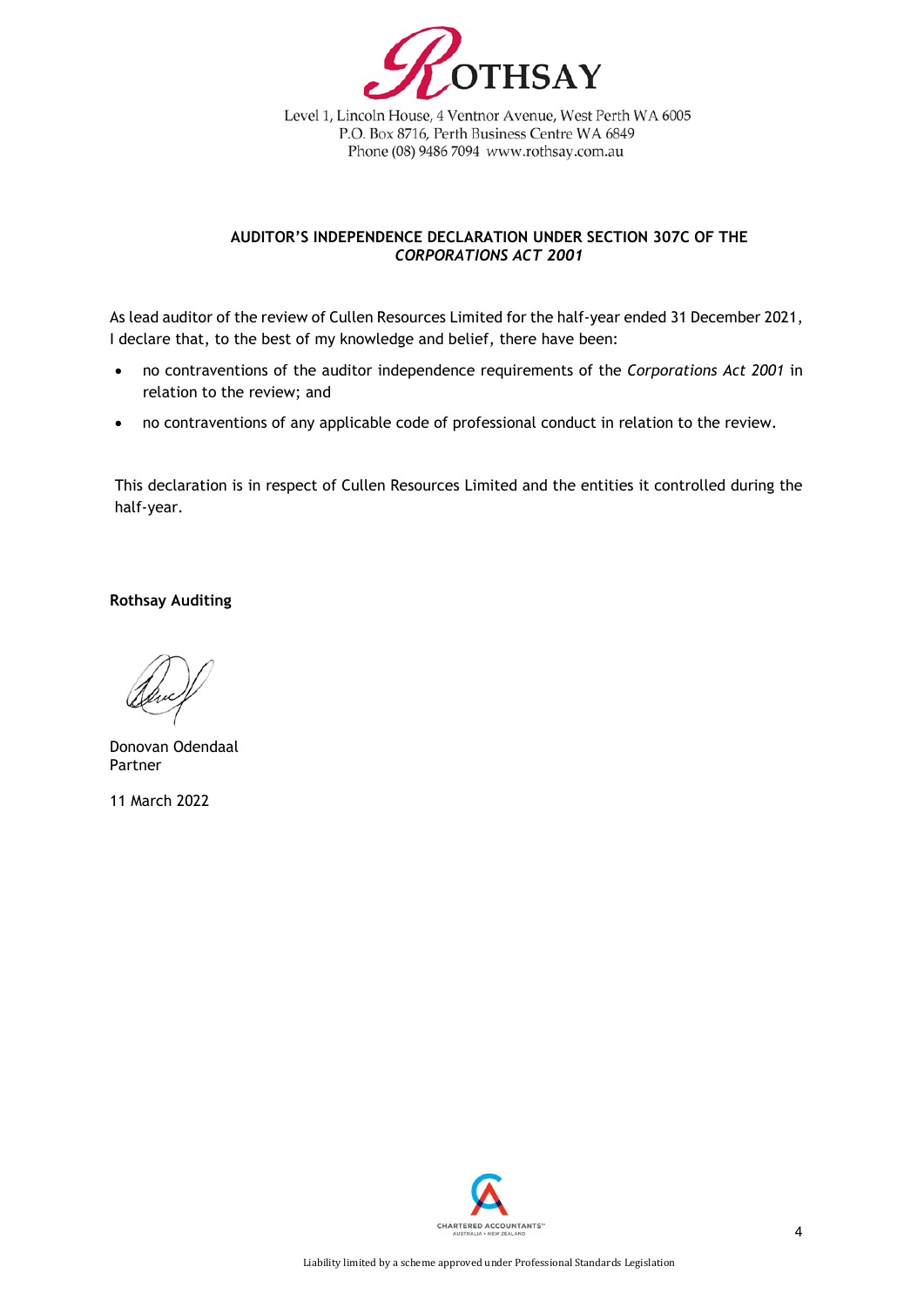## **Consolidated Statement of Financial Position as at 31 December 2021**

|                                              | <b>Note</b>    | <b>Consolidated</b><br><b>31 December</b><br>2021<br>\$ | <b>Consolidated</b><br>30 June<br>2021<br>\$ |
|----------------------------------------------|----------------|---------------------------------------------------------|----------------------------------------------|
| <b>Current Assets</b>                        |                |                                                         |                                              |
| Cash and cash equivalents                    | 8              | 1,374,579                                               | 1,413,662                                    |
| Trade and other receivables                  |                | 36,319                                                  | 41,274                                       |
| <b>Total Current Assets</b>                  |                | 1,410,898                                               | 1,454,936                                    |
| <b>Non Current Assets</b>                    |                |                                                         |                                              |
| Plant & equipment                            |                | 30,244                                                  | 4,665                                        |
| Exploration and evaluation                   | 5              | 8,760                                                   | 14,162                                       |
| Intangible assets                            | 4              | 4,747,995                                               | 4,747,995                                    |
| <b>Total Non Current Assets</b>              |                | 4,786,999                                               | 4,766,822                                    |
| <b>Total Assets</b>                          |                | 6,197,897                                               | 6,221,758                                    |
| <b>Current Liabilities</b>                   |                |                                                         |                                              |
| Trade and other payables                     |                | 76,600                                                  | 62,826                                       |
| Provisions                                   |                | 111,824                                                 | 101,498                                      |
| <b>Total Current Liabilities</b>             |                | 188,424                                                 | 164,324                                      |
| <b>Total Liabilities</b>                     |                | 188,424                                                 | 164,324                                      |
| <b>Net Assets</b>                            |                | 6,009,473                                               | 6,057,434                                    |
| <b>Equity</b>                                |                |                                                         |                                              |
| Equity attributable to equity holders of the |                |                                                         |                                              |
| <b>Parent</b>                                |                |                                                         |                                              |
| Issued capital                               | 6              | 48,859,395                                              | 48,299,395                                   |
| Share based payment reserve                  | $\overline{7}$ | 118,800                                                 | 127,891                                      |
| <b>Accumulated losses</b>                    |                | (42, 968, 722)                                          | (42,369,852)                                 |
| <b>Total Equity</b>                          |                | 6,009,473                                               | 6,057,434                                    |

**\_\_\_\_\_\_\_\_\_\_\_\_\_\_\_\_\_\_\_\_\_\_\_\_\_\_\_\_\_\_\_\_\_\_\_\_\_\_\_\_\_\_\_\_\_\_\_\_\_\_\_\_\_\_\_\_\_\_\_\_\_\_\_\_\_\_\_\_\_\_\_\_\_\_\_\_\_\_\_\_\_\_\_\_**

The Consolidated Statement of Financial Position should be read in conjunction with the accompanying notes.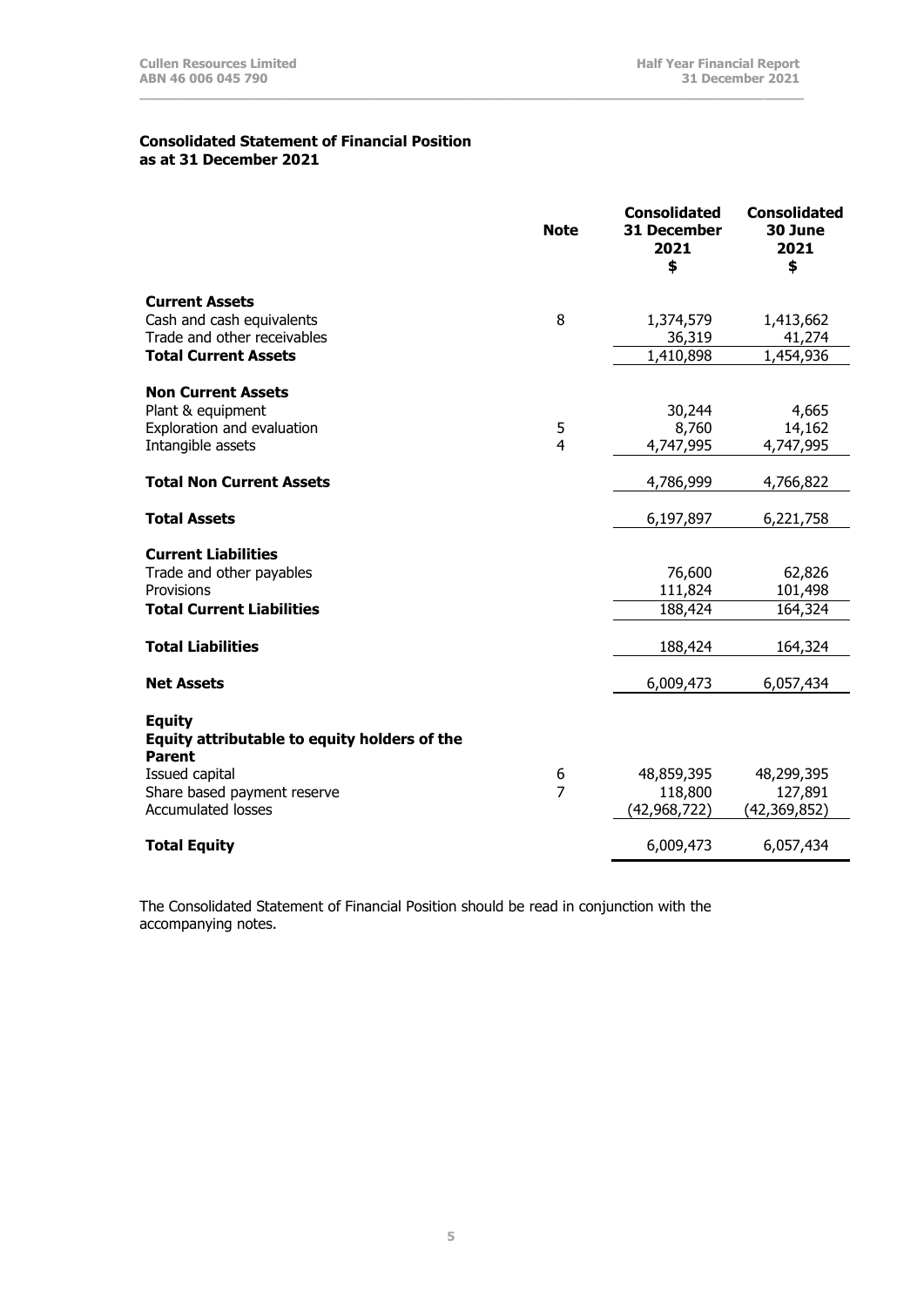#### **Consolidated Statement of Comprehensive Income for the half-year ended 31 December 2021**

| <b>Note</b> | <b>Consolidated</b><br>31 December<br>2021<br>\$ | <b>Consolidated</b><br><b>31 December</b><br>2020<br>\$                  |
|-------------|--------------------------------------------------|--------------------------------------------------------------------------|
| 3<br>5      | 55,552<br>(18,048)<br>(89, 171)<br>(77, 479)     | 66,004<br>(17, 936)<br>(91, 285)<br>(56, 394)<br>(118,800)<br>(357, 965) |
|             | (6,326)<br>(44,709)                              | (708)<br>(42, 522)                                                       |
|             | (607, 961)                                       | (619, 606)                                                               |
|             |                                                  |                                                                          |
|             | (607, 961)                                       | (619, 606)                                                               |
|             |                                                  |                                                                          |
|             | (607, 961)                                       | (619, 606)                                                               |
|             |                                                  | (0.22)                                                                   |
|             |                                                  | (0.22)                                                                   |
|             |                                                  | (427,780)<br>(0.16)<br>(0.16)                                            |

**\_\_\_\_\_\_\_\_\_\_\_\_\_\_\_\_\_\_\_\_\_\_\_\_\_\_\_\_\_\_\_\_\_\_\_\_\_\_\_\_\_\_\_\_\_\_\_\_\_\_\_\_\_\_\_\_\_\_\_\_\_\_\_\_\_\_\_\_\_\_\_\_\_\_\_\_\_\_\_\_\_\_\_\_**

The Consolidated Statement of Comprehensive Income should be read in conjunction with the accompanying notes.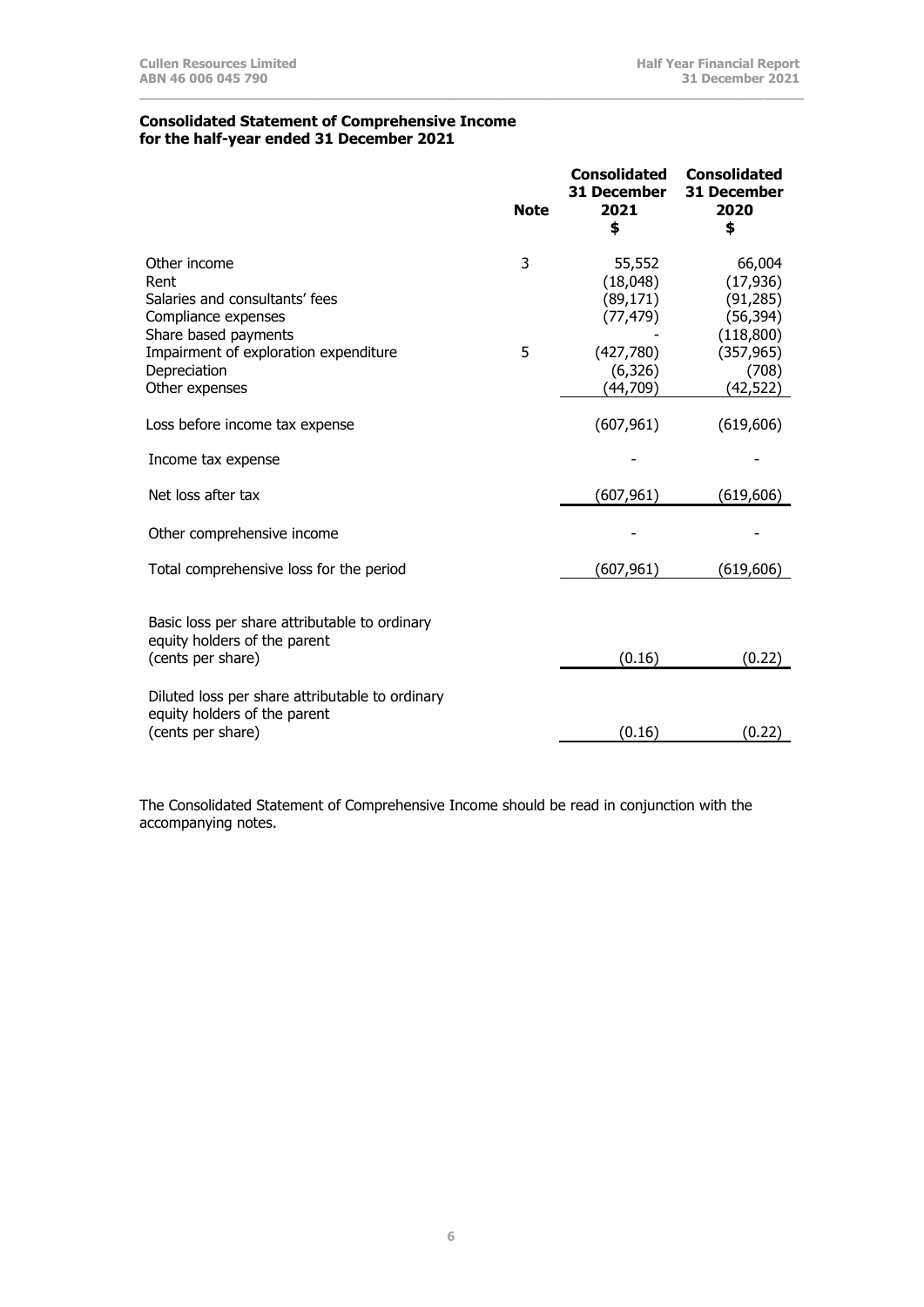#### **Consolidated Statement of Cash Flows for the half-year ended 31 December 2021**

|                                                                                          | <b>Note</b> | <b>Consolidated</b><br>31 December<br>2021<br>\$ | <b>Consolidated</b><br>31 December<br>2020<br>\$ |
|------------------------------------------------------------------------------------------|-------------|--------------------------------------------------|--------------------------------------------------|
| <b>Cash flows from operating activities</b><br>Cash payments in the course of operations |             | (200, 352)                                       | (377,050)                                        |
| Payment for exploration and evaluation<br>Sale of database                               |             | (422, 378)<br>50,000                             | (214, 576)                                       |
| Government grants<br>Interest received                                                   |             | 97                                               | 65,797<br>207                                    |
| Net cash flows used in operating activities                                              |             | (572, 633)                                       | (525,622)                                        |
| <b>Cash flows from investing activities</b><br>Acquisition of plant & equipment          |             | (31, 905)                                        | (6, 436)                                         |
| Sale of plant & equipment<br>Net cash flows used in investing activities                 |             | 5,455<br>(26, 450)                               | (6, 436)                                         |
| <b>Cashflow from financing activities</b><br>Proceeds from issue of shares               | 6           | 560,000                                          | 974,742                                          |
| Net cash flows from financing activities                                                 |             | 560,000                                          | 974,742                                          |
| Net increase/(decrease) in cash and<br>cash equivalents                                  |             | (39,083)                                         | 442,684                                          |
| Cash and cash equivalents at beginning<br>of the financial period                        |             | 1,413,662                                        | 271,035                                          |
| Cash and cash equivalents at end of<br>the financial period                              | 8           | 1,374,579                                        | 713,719                                          |

**\_\_\_\_\_\_\_\_\_\_\_\_\_\_\_\_\_\_\_\_\_\_\_\_\_\_\_\_\_\_\_\_\_\_\_\_\_\_\_\_\_\_\_\_\_\_\_\_\_\_\_\_\_\_\_\_\_\_\_\_\_\_\_\_\_\_\_\_\_\_\_\_\_\_\_\_\_\_\_\_\_\_\_\_**

The Consolidated Statement of Cash Flows should be read in conjunction with the accompanying notes.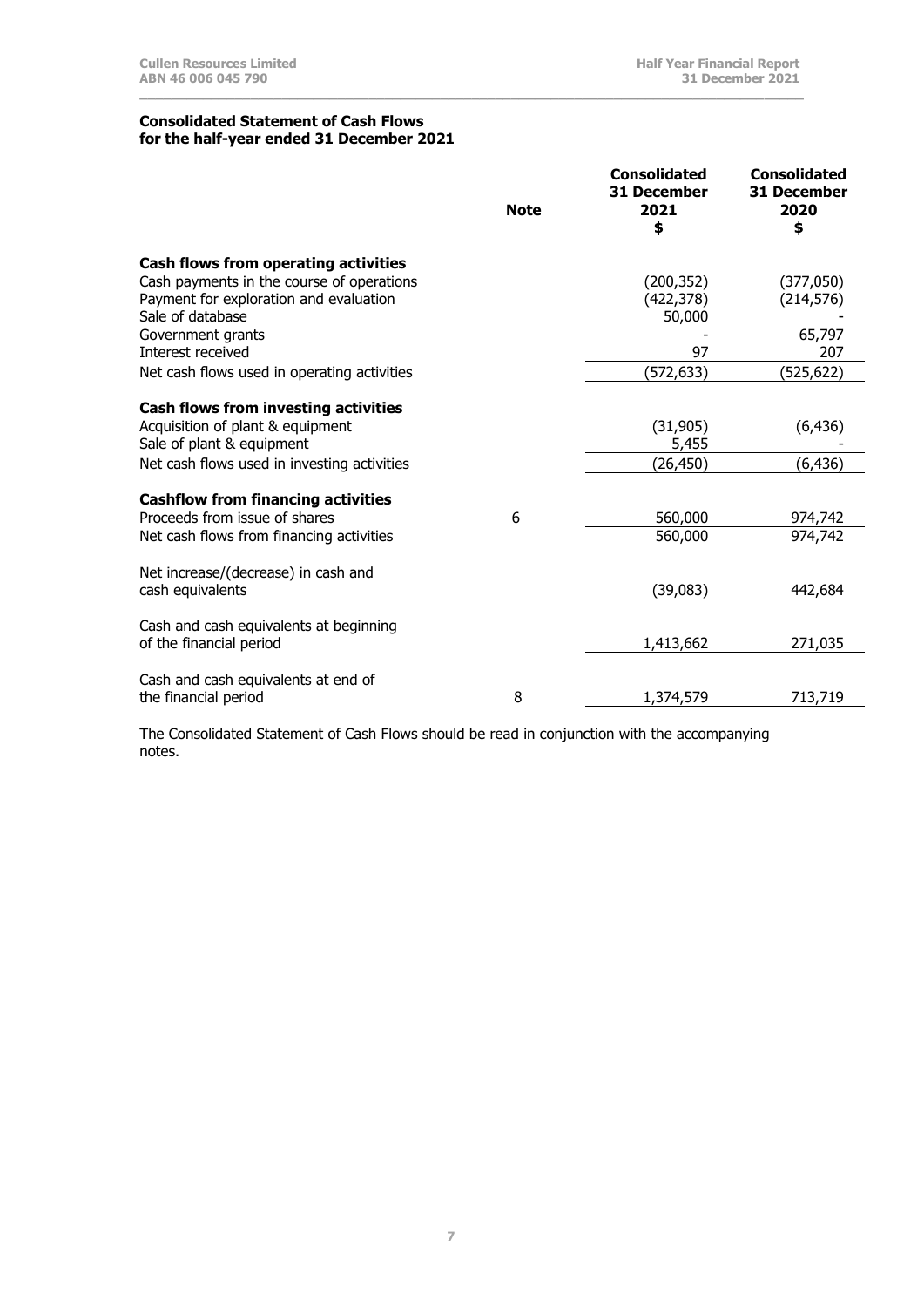#### **Consolidated Statement of Changes in Equity for the half-year ended 31 December 2021**

|                                                                                      | <b>Contributed</b><br><b>Equity</b> | <b>Share Based</b><br><b>Payment</b><br>reserve | <b>Accumulated</b><br><b>Losses</b> | <b>Total</b><br><b>Equity</b> |
|--------------------------------------------------------------------------------------|-------------------------------------|-------------------------------------------------|-------------------------------------|-------------------------------|
|                                                                                      | \$                                  | \$                                              | \$                                  | \$                            |
| At 1 July 2020                                                                       | 45,933,453                          | 1,480,016                                       | (42,494,126)                        | 4,919,343                     |
| Loss for the period<br>Options expired<br>Other comprehensive<br>Income (net of tax) |                                     | (1,470,925)                                     | (619, 606)<br>1,470,925             | (619, 606)                    |
| Total comprehensive<br>Loss for the period                                           |                                     | (1,470,925)                                     | 851,319                             | (619, 606)                    |
| Issue of share capital<br>Share based payments                                       | 974,742                             | 118,800                                         |                                     | 974,742<br>118,800            |
| At 31 December 2020                                                                  | 46,908,195                          | 127,891                                         | (41, 642, 807)                      | 5,393,279                     |
|                                                                                      |                                     |                                                 |                                     |                               |
| At 1 July 2021                                                                       | 48,299,395                          | 127,891                                         | (42,369,852)                        | 6,057,434                     |
| Loss for the period<br>Options expired<br>Other comprehensive                        |                                     | (9,091)                                         | (607, 961)<br>9,091                 | (607, 961)                    |
| Income (net of tax)                                                                  |                                     |                                                 |                                     |                               |
| Total comprehensive<br>Loss for the period                                           |                                     | (9,091)                                         | 598,870                             | (607, 961)                    |
| Issue of share capital                                                               | 560,000                             |                                                 |                                     | 560,000                       |
| At 31 December 2021                                                                  | 48,859,395                          | 118,800                                         | (42,968,722)                        | 6,009,473                     |

**\_\_\_\_\_\_\_\_\_\_\_\_\_\_\_\_\_\_\_\_\_\_\_\_\_\_\_\_\_\_\_\_\_\_\_\_\_\_\_\_\_\_\_\_\_\_\_\_\_\_\_\_\_\_\_\_\_\_\_\_\_\_\_\_\_\_\_\_\_\_\_\_\_\_\_\_\_\_\_\_\_\_\_\_**

The Consolidated Statement of Changes in Equity should be read in conjunction with the accompanying notes.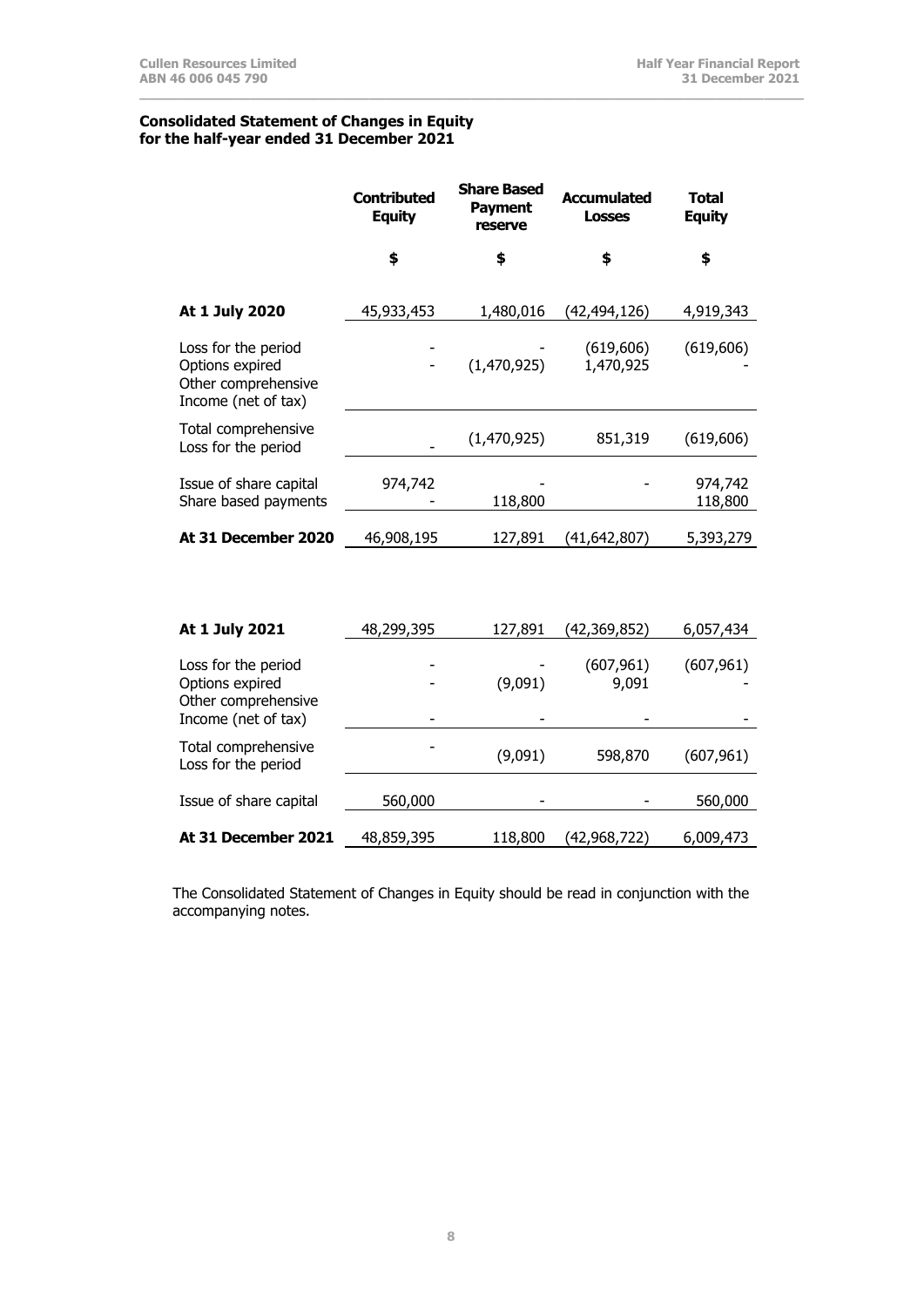#### **Notes to the Half-Year Financial Statements for the half-year ended 31 December 2021**

# **Note 1 Corporate Information**

The financial report of Cullen Resources Limited and its subsidiaries ("the consolidated entity") for the half-year ended 31 December 2021 was authorised for issue in accordance with a resolution of the directors on 11 March 2022. Cullen Resources Limited is a company incorporated in Australia and limited by shares, which are publicly traded on the Australian Stock Exchange.

**\_\_\_\_\_\_\_\_\_\_\_\_\_\_\_\_\_\_\_\_\_\_\_\_\_\_\_\_\_\_\_\_\_\_\_\_\_\_\_\_\_\_\_\_\_\_\_\_\_\_\_\_\_\_\_\_\_\_\_\_\_\_\_\_\_\_\_\_\_\_\_\_\_\_\_\_\_\_\_\_\_\_\_\_** 

# **Note 2 Basis of Preparation & Accounting Policies**

# **(a) Basis of preparation**

This general purpose condensed financial report for the half year ended 31 December 2021 has been prepared in accordance with AASB 134 Interim Financial Reporting and the Corporations Act 2001. The half-year financial report has been prepared on an historical cost basis. Compliance with AASB 134 ensures compliance International Accounting Reporting Standard IAS 34.

For the purpose of preparing the half-year financial report, the half-year has been treated as a discrete reporting period.

The half-year financial report does not include all notes of the type normally included within the annual financial report and therefore cannot be expected to provide as full an understanding of the financial performance, financial position and financing and investing activities of the consolidated entity as the full financial report.

It is recommended that the half-year financial report should be read in conjunction with the annual Financial Report of Cullen Resources Limited as at 30 June 2021 and considered together with any public announcements made by Cullen Resources Limited and its controlled entities during the half-year ended 31 December 2021 in accordance with the continuous disclosure obligations of the ASX listing rules.

# **Going Concern**

The accounts have been prepared on the going concern basis, which contemplates continuity of normal business activities and the realisation of assets and liabilities in the normal course of business.

The consolidated entity had cash assets of \$1,374,579 at 31 December 2021. The directors acknowledge that continued exploration and development of the consolidated entity's mineral exploration projects will necessitate further capital raisings.

The consolidated entity remains dependent on its ability to raise funding in volatile capital markets. However, the directors continue to believe that the going concern basis of accounting by the consolidated entity is appropriate as the company and consolidated entity have successfully completed capital raisings during the current period and in the prior financial years, notwithstanding the challenging conditions in equity markets.

In consideration of the above matters, the directors have determined that it is reasonably foreseeable that the consolidated entity will continue as a going concern and that it is appropriate that the going concern basis of accounting be adopted in the preparation of the financial statements. If the consolidated entity is unable to raise funds to meet future funding requirements, there is a material uncertainty that the consolidated entity will be able to continue as a going concern., The consolidated entity then may be required to realise its assets at amounts different to those currently recognised, settle liabilities other than in the ordinary course of business and make provisions for other costs which may arise as a result of cessation or curtailment of normal business operations.

Accordingly, the financial statements do not include adjustments relating to the recoverability and classification of assets amount or to the amounts and classification of liabilities that might be necessary if the consolidated entity does not continue as a going concern.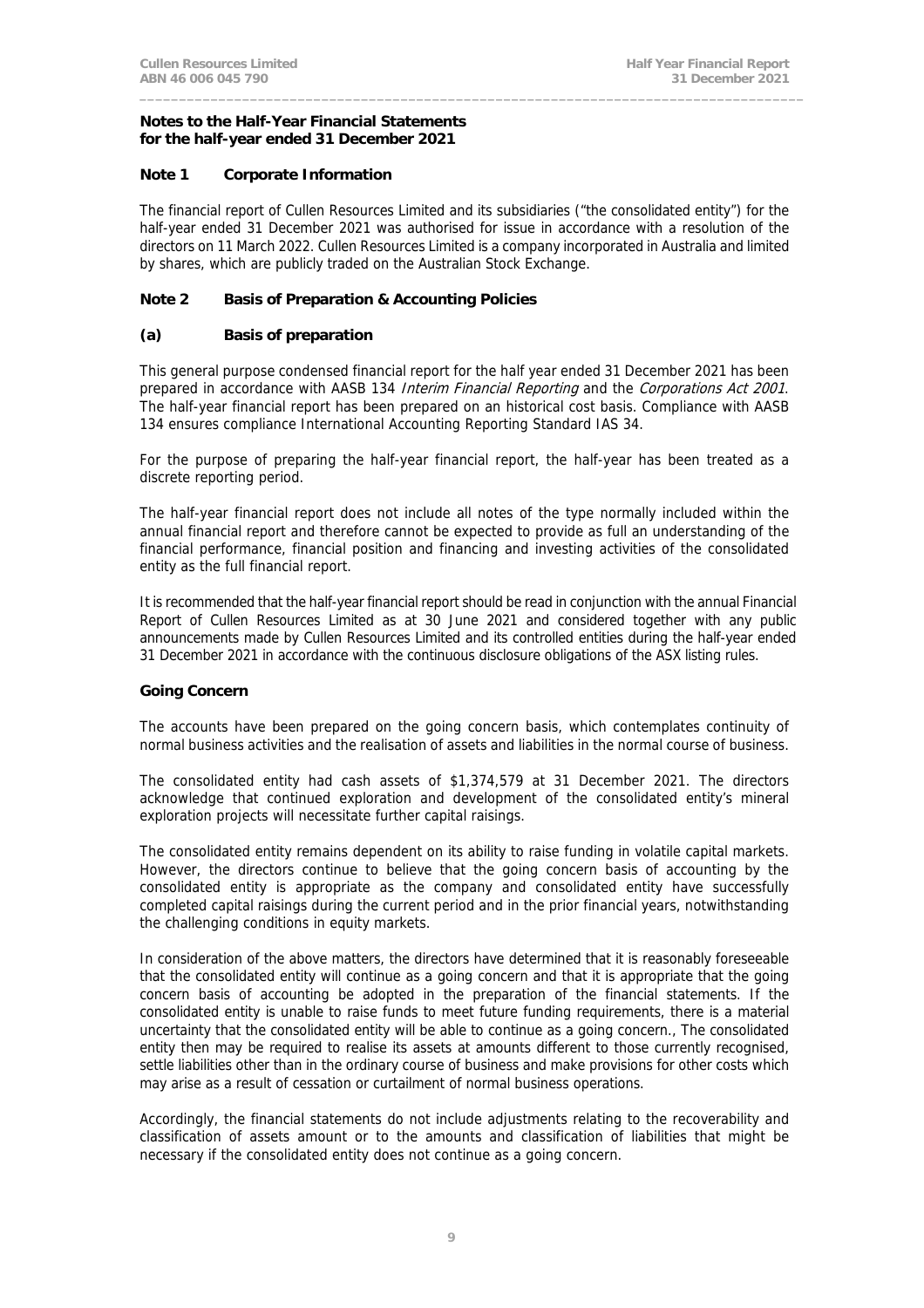#### **Notes to the Half-Year Financial Statements for the half-year ended 31 December 2021**

# **(b) New and Amending Accounting Standards and Interpretations**

The Company has adopted all Australian Accounting Standards and Interpretations effective from 1 July 2021 and they have had no material impact on the financial statements. These are not expected to have a material impact on the financial statements.

**\_\_\_\_\_\_\_\_\_\_\_\_\_\_\_\_\_\_\_\_\_\_\_\_\_\_\_\_\_\_\_\_\_\_\_\_\_\_\_\_\_\_\_\_\_\_\_\_\_\_\_\_\_\_\_\_\_\_\_\_\_\_\_\_\_\_\_\_\_\_\_\_\_\_\_\_\_\_\_\_\_\_\_\_**

## New accounting standards and interpretations issued but not yet effective

The Company has not elected to early adopt any new accounting standards and interpretations.

# **Note 3 Other Income**

|                           | <b>31 December</b><br>2021<br>\$ | <b>31 December</b><br>2020<br>\$ |
|---------------------------|----------------------------------|----------------------------------|
| Interest received         | 97                               | 207                              |
| Government grants         |                                  | 65,797                           |
| Sale of plant & equipment | 5,455                            |                                  |
| Sale of database          | 50,000                           |                                  |
|                           | 55,552                           | 66,004                           |

# **Note 4 Intangible Assets**

|                                                 | 31 December<br>2021<br>S | 30 June<br>2021<br>S |
|-------------------------------------------------|--------------------------|----------------------|
| Deferred consideration(a) and royalty stream(b) | 4,747,995                | 4,747,995            |
|                                                 | 4,747,995                | 4,747,995            |

On 12 April 2017, the consolidated entity sold its 30% contributing interest in the Mt Stuart Iron Ore Joint Venture and all of its other rights and interests in the Joint Venture tenements. Part of the consideration includes:

(a) a deferred consideration of \$1 million payable on the making of an unconditional final investment decision to proceed with the development of an iron ore mine on the tenements which were previously the Mt Stuart Joint Venture.

(b) an uncapped 1% FOB royalty on all iron ore extracted from the area of the Joint Venture tenements.

At the disposal date, the above consideration was recognised as an intangible asset. Its carrying value was determined based on a Net Present Value calculation using a discounted cash flow model with a number of assumptions including timing of the unconditional investment decision to proceed, future iron ore prices, exchange rate, timing for the development and production, future product volumes and discount rates (Level 3 fair value hierarchy).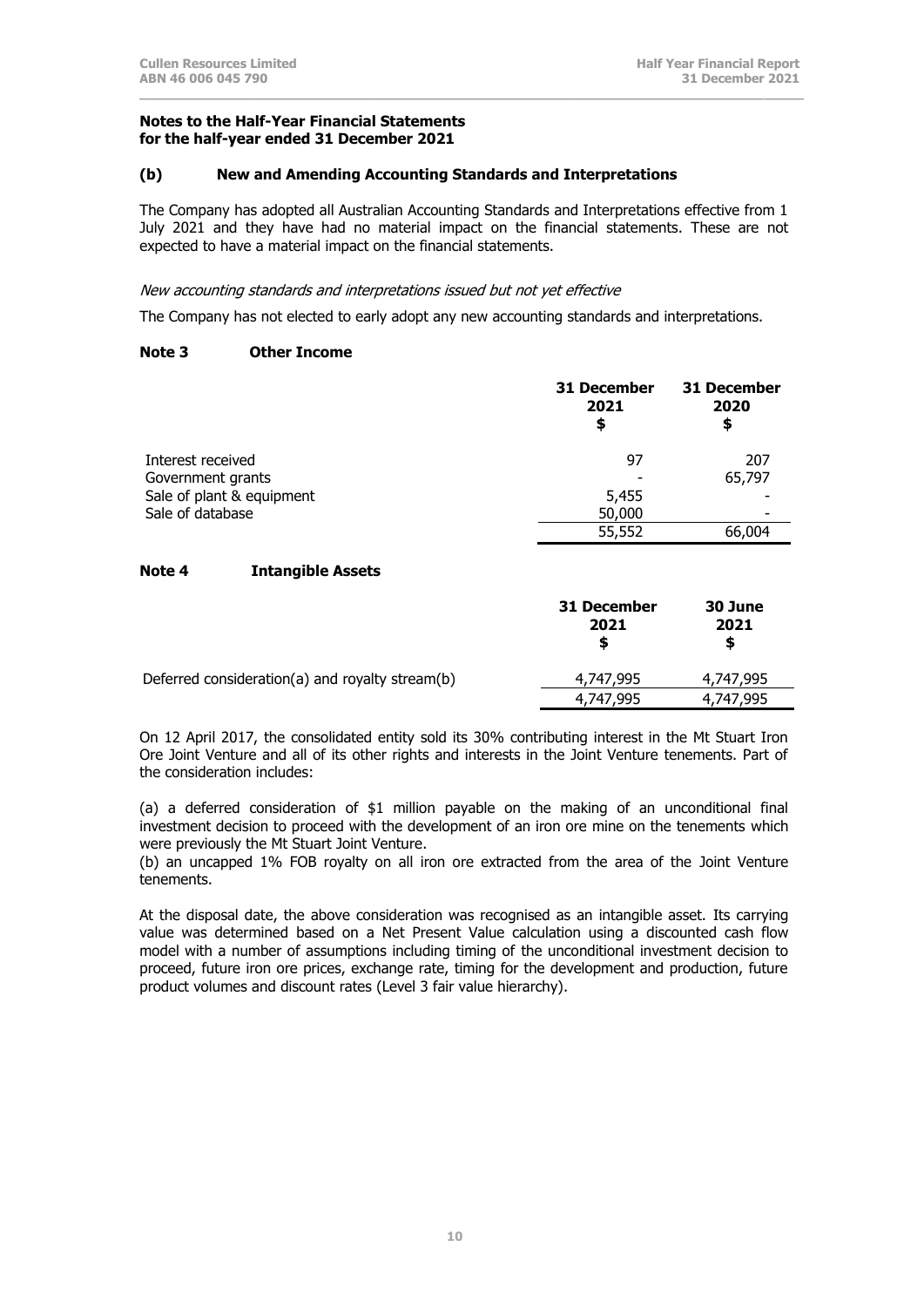#### **Notes to the Half-Year Financial Statements for the half-year ended 31 December 2021 (cont'd)**

At 31 December 2021, the directors have adopted a similar Net Present Value calculation with updated key assumptions to reflect the changes in market environment to determine the recoverable amount of the intangible asset as part of their impairment assessment of the carrying value of the asset. In their opinion, this assessment supports the carrying value of the assets and supports the conclusion that no impairment of the intangible asset is required at 31 December 2021.

**\_\_\_\_\_\_\_\_\_\_\_\_\_\_\_\_\_\_\_\_\_\_\_\_\_\_\_\_\_\_\_\_\_\_\_\_\_\_\_\_\_\_\_\_\_\_\_\_\_\_\_\_\_\_\_\_\_\_\_\_\_\_\_\_\_\_\_\_\_\_\_\_\_\_\_\_\_\_\_\_\_\_\_\_**

In July 2015 the Consolidated Entity also sold its interest in the Wyloo project tenements to its partner Fortescue Metals Group Limited and the deferred consideration is a 1.5 % F.O.B. royalty up to 15 Mt of iron ore production from Wyloo project tenements, and will receive \$900,000 cash if and when a decision is made to commence mining on a commercial basis – E47/1649, 1650, ML 47/1490, and ML 08/502. No amount has been recorded in the financial statements for this deferred consideration.

# **Note 5 Exploration & Evaluation**

|                                                  | 6 months<br>ended 31<br><b>December</b><br>2021<br>\$ | 12 months<br>ended<br>30 June<br>2021<br>\$ | 6 months<br>ended 31<br><b>December</b><br>2020<br>\$ |
|--------------------------------------------------|-------------------------------------------------------|---------------------------------------------|-------------------------------------------------------|
| Costs carried forward in respect of areas of     |                                                       |                                             |                                                       |
| interest in the exploration and evaluation phase |                                                       |                                             |                                                       |
| Opening balance                                  | 14,162                                                | 23,075                                      | 23,075                                                |
| Expenditure incurred                             | 422,378                                               | 865,793                                     | 357,732                                               |
| Impairment during the period                     | (427,780)                                             | (874,706)                                   | (357,965)                                             |
| Closing balance                                  | 8,760                                                 | 14,162                                      | 22,842                                                |

The recoverability of the carrying amount of deferred exploration and evaluation expenditure is dependent on successful development and commercial exploration or alternatively by the sale of the respective areas of interest.

# **(a) Impairment**

The directors have reviewed all exploration projects for indicators of impairment in light of approved budgets. Where substantive expenditure is neither budgeted nor planned the area of interest has been written down to its fair value less costs to dispose. In determining fair value less costs to dispose, the directors had regard to the best evidence of what a willing participant would pay in an arm's length transaction. Where no such evidence was available, areas of interest were written down to nil, pending the outcome of any future farm-out arrangement (level 3 fair value hierarchy). The consolidated entity will continue to look to attract farm-in partners and/or recommence exploration should circumstances change.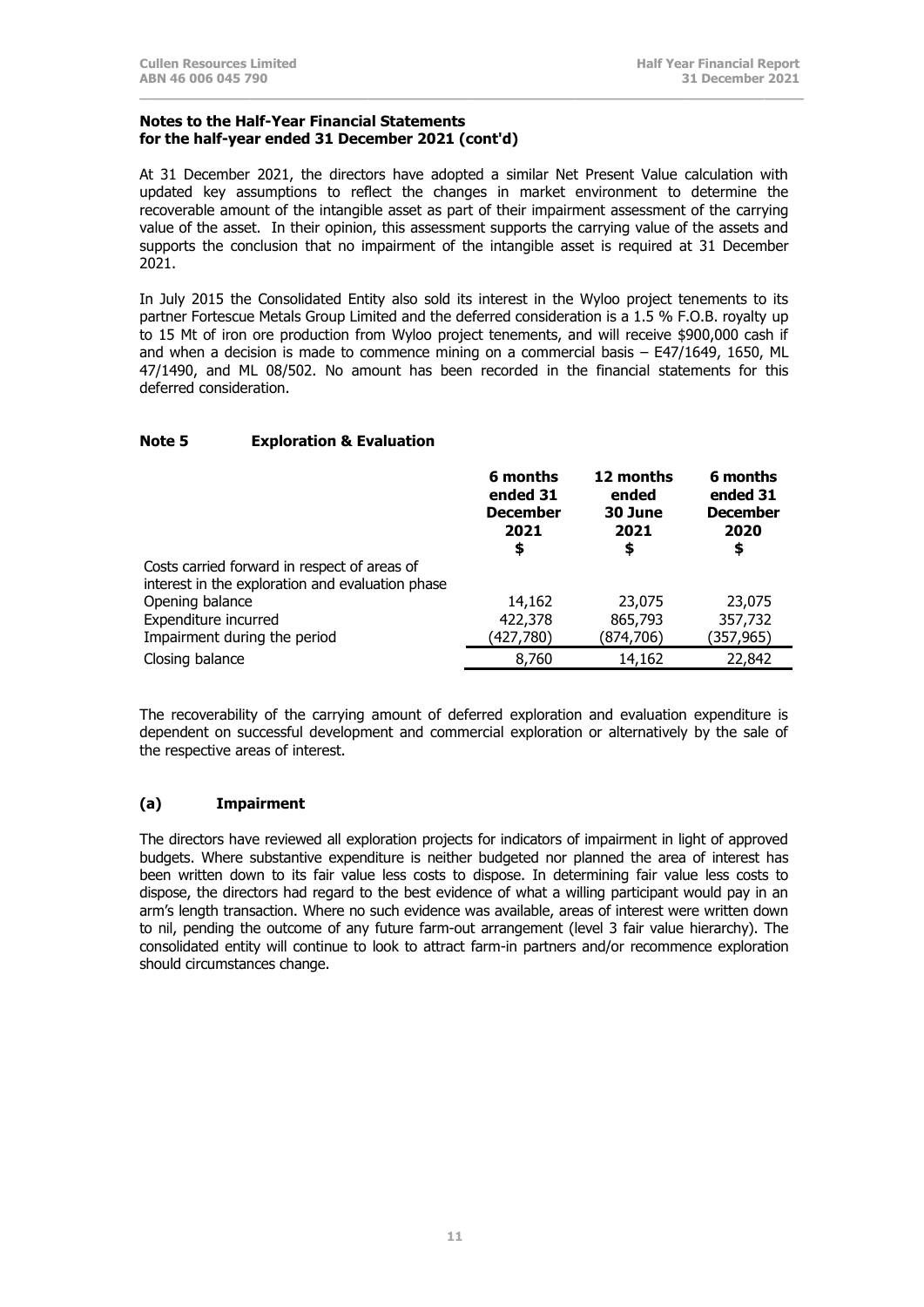#### **Notes to the Half-Year Financial Statements for the half-year ended 31 December 2021 (cont'd)**

# **Note 6 Contributed Equity**

| Contributed Equity          | 31 December<br>2021 | 30 June<br>2021 |
|-----------------------------|---------------------|-----------------|
|                             |                     | \$              |
| 406,858,855 Ordinary shares |                     |                 |
| (issued and fully paid)*    |                     |                 |
| (30 June 2021: 373,917,657) | 48,859,395          | 48,299,395      |
|                             |                     |                 |

**\_\_\_\_\_\_\_\_\_\_\_\_\_\_\_\_\_\_\_\_\_\_\_\_\_\_\_\_\_\_\_\_\_\_\_\_\_\_\_\_\_\_\_\_\_\_\_\_\_\_\_\_\_\_\_\_\_\_\_\_\_\_\_\_\_\_\_\_\_\_\_\_\_\_\_\_\_\_\_\_\_\_\_\_**

\* Fully paid ordinary shares carry one vote per share and carry the right to dividends.

Movement in issued shares for the half year:

|                                                 | 31 December<br>2021               |            | 30 June<br>2021                   |            |
|-------------------------------------------------|-----------------------------------|------------|-----------------------------------|------------|
|                                                 | <b>Number of</b><br><b>Shares</b> | \$         | <b>Number of</b><br><b>Shares</b> | \$         |
| Beginning of the financial period:<br>Movement: | 373,917,657                       | 48,299,395 | 224,937,584                       | 45,933,453 |
| Issued at 1.7 cents each (ii)                   | 32,941,198                        | 560,000    |                                   |            |
| Issued at 1.3 cents each (iii)                  |                                   |            | 74,980,073                        | 974,742    |
| Issued at 2.0 cents each(i)                     |                                   |            | 74,000,000                        | 1,480,000  |
| Less share issue expenses                       |                                   |            |                                   | (88, 800)  |
| End of the financial period:                    | 406,858,855                       | 48,859,395 | 373,917,657                       | 48,299,395 |

(i) Issued under a placement

(ii) Issued under a Shareholder Share Purchase Plan

(iii) Issued under a Rights Issue

During the period, no outstanding options were exercised.

#### **Note 7 Share Based Payments**

The share based payment reserve represents the cost of share-based payments to directors, employees and third parties.

|                         | <b>Consolidated</b>              |             |  |
|-------------------------|----------------------------------|-------------|--|
|                         | 31<br>30 June<br><b>December</b> |             |  |
|                         |                                  |             |  |
|                         | 2021<br>2021                     |             |  |
|                         | \$                               | \$          |  |
| Beginning of the period | 127,891                          | 1,480,016   |  |
| Share based payments    | -                                | 118,800     |  |
| Options expired         | (9,091)                          | (1,470,925) |  |
| End of the period       | 118,800                          | 127,891     |  |

18,000,000 options exercisable at \$0.028125 expiring 30 November 2023 were issued during the half year ended 31 December 2020. These options vested on issue.

909,090 options exercisable at \$0.066 expiring 30 November 2020 lapsed during the half year ended 31 December 2020.

454,545 options exercisable at \$0.066 expiring 1 November 2021 lapsed during the half year ended 31 December 2021

As at 31 December 2021, the number of options outstanding were 18,000,000 (30 June 2021:18,454,545).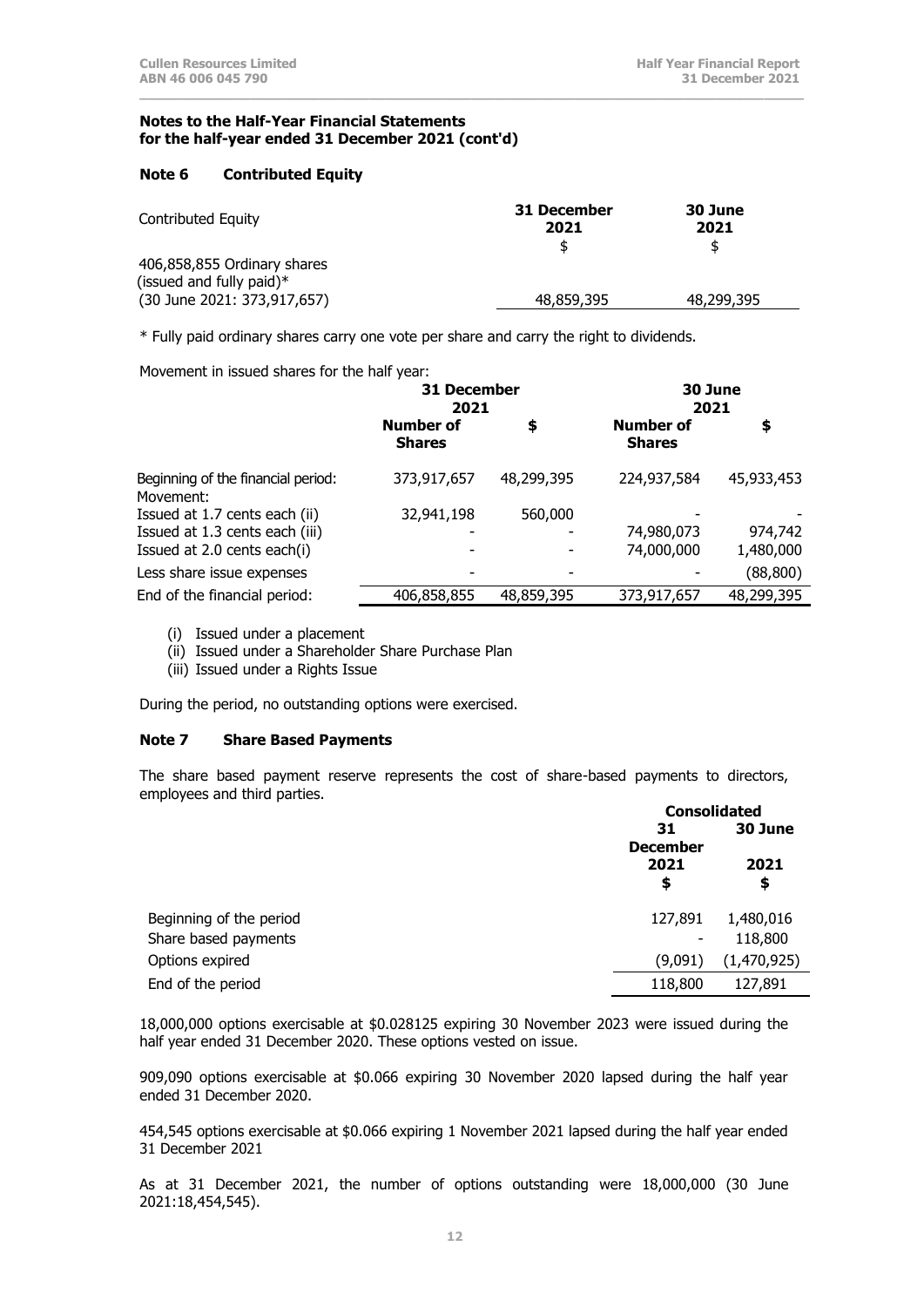#### **Notes to the Half-Year Financial Statements for the half-year ended 31 December 2021 (cont'd)**

# **Note 8 Cash & Cash Equivalents**

For the purpose of the consolidated statement of cash flows and consolidated statement of financial position, cash and cash equivalents are comprised of the following:

**\_\_\_\_\_\_\_\_\_\_\_\_\_\_\_\_\_\_\_\_\_\_\_\_\_\_\_\_\_\_\_\_\_\_\_\_\_\_\_\_\_\_\_\_\_\_\_\_\_\_\_\_\_\_\_\_\_\_\_\_\_\_\_\_\_\_\_\_\_\_\_\_\_\_\_\_\_\_\_\_\_\_\_\_**

| 31<br><b>December</b><br>2021<br>\$ | 30<br>June<br>2021<br>\$ | 31<br><b>December</b><br>2020<br>\$ |
|-------------------------------------|--------------------------|-------------------------------------|
| 1,374,579                           | 1,413,662                | 713,719                             |
| 1,374,579                           | 1,413,662                | 713,719                             |
|                                     |                          |                                     |

# **Note 9 Operating Segments**

For management purposes, the consolidated entity is organised into one main operating segment, which involves the exploration of minerals in Australia. All of the consolidated entity's activities are interrelated, and discrete financial information is reported to the Board (Chief Operating Decision Maker) as a single segment. Accordingly, all significant operating decisions are based upon analysis of the consolidated entity as one segment. The financial results from this segment are equivalent to the financial statements of the consolidated entity as a whole.

## **Note 10 Dividends Paid or Provided for on Ordinary Shares**

No amounts have been paid, declared or recommended by Cullen Resources Limited by way of dividend since the commencement of the half-year, and up to the date of this report.

# **Note 11 Contingent Liabilities**

There are no contingent liabilities at 31 December 2021. (30 June 2021: Nil)

# **Note 12 Commitments**

The Consolidated entity has minimum expenditure commitments of \$662,500 to keep its tenements and ownership interests in good standing over the next year.

## **Note 13 Related Parties**

#### Payments to director related companies

Transactions between related parties are on normal commercial terms and conditions no more favourable than those available to other parties unless otherwise stated.

Consultancy payments were made to Mosman Corporate Services Pty Ltd totalling \$15,500 (2020: \$15,250) which is a company controlled by Mr W Kernaghan. There was \$2,475 outstanding at 31 December 2021.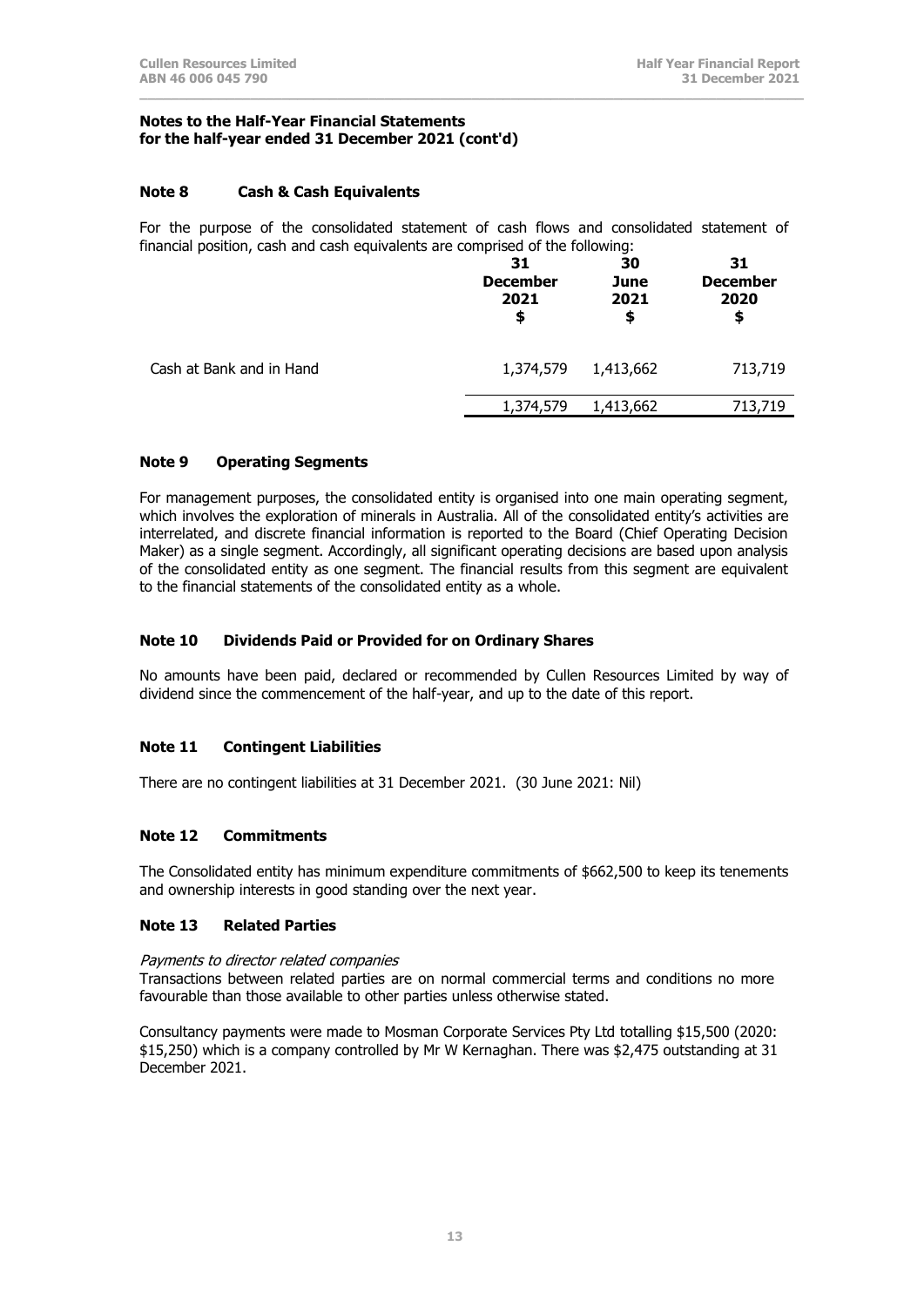#### **Notes to the Half-Year Financial Statements for the half-year ended 31 December 2020 (cont'd)**

#### **Note 14 Fair Value**

As at 31 December 2021, the fair values of the consolidated entity's financial assets and liabilities approximate their carrying values due to their short term nature.

**\_\_\_\_\_\_\_\_\_\_\_\_\_\_\_\_\_\_\_\_\_\_\_\_\_\_\_\_\_\_\_\_\_\_\_\_\_\_\_\_\_\_\_\_\_\_\_\_\_\_\_\_\_\_\_\_\_\_\_\_\_\_\_\_\_\_\_\_\_\_\_\_\_\_\_\_\_\_\_\_\_\_\_\_**

# **Note 15 Events Subsequent to Reporting Date**

There are no known events subsequent to reporting date that would have a material effect on these financial statements.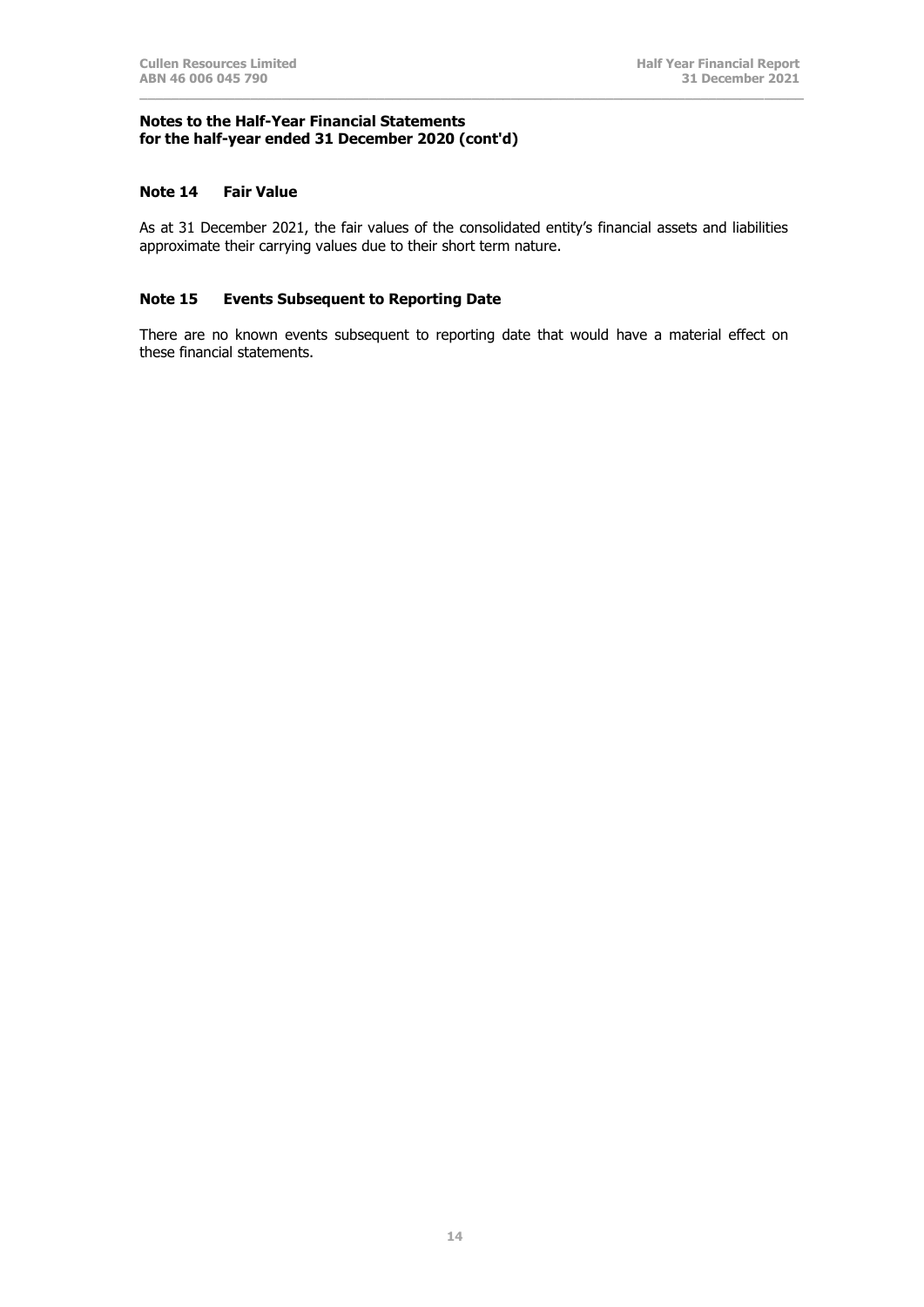#### **CULLEN RESOURCES LIMITED**

**\_\_\_\_\_\_\_\_\_\_\_\_\_\_\_\_\_\_\_\_\_\_\_\_\_\_\_\_\_\_\_\_\_\_\_\_\_\_\_\_\_\_\_\_\_\_\_\_\_\_\_\_\_\_\_\_\_\_\_\_\_\_\_\_\_\_\_\_\_\_\_\_\_\_\_\_\_\_\_\_\_\_\_\_**

# **Directors' Declaration**

In accordance with a resolution of the directors of Cullen Resources Limited, I state that:

In the opinion of the directors:

- (a) the financial statements and associated notes of the consolidated entity are in accordance with Corporations Act 2001 including;
	- (i) give a true and fair view of the financial position as at 31 December 2021 and the performance for the half year ended on that date of the consolidated entity; and
	- (ii) comply with Accounting Standard AASB 134 "Interim Financial Reporting" and the Corporations Regulations 2001; and
- (b) subject to the achievement of the matters outlined in Note 2, there are reasonable grounds to believe that the Company will be able to pay its debts as and when they become due and payable.

On behalf of the Board

Ringrist

**C Ringrose Director**

Perth 11 March 2022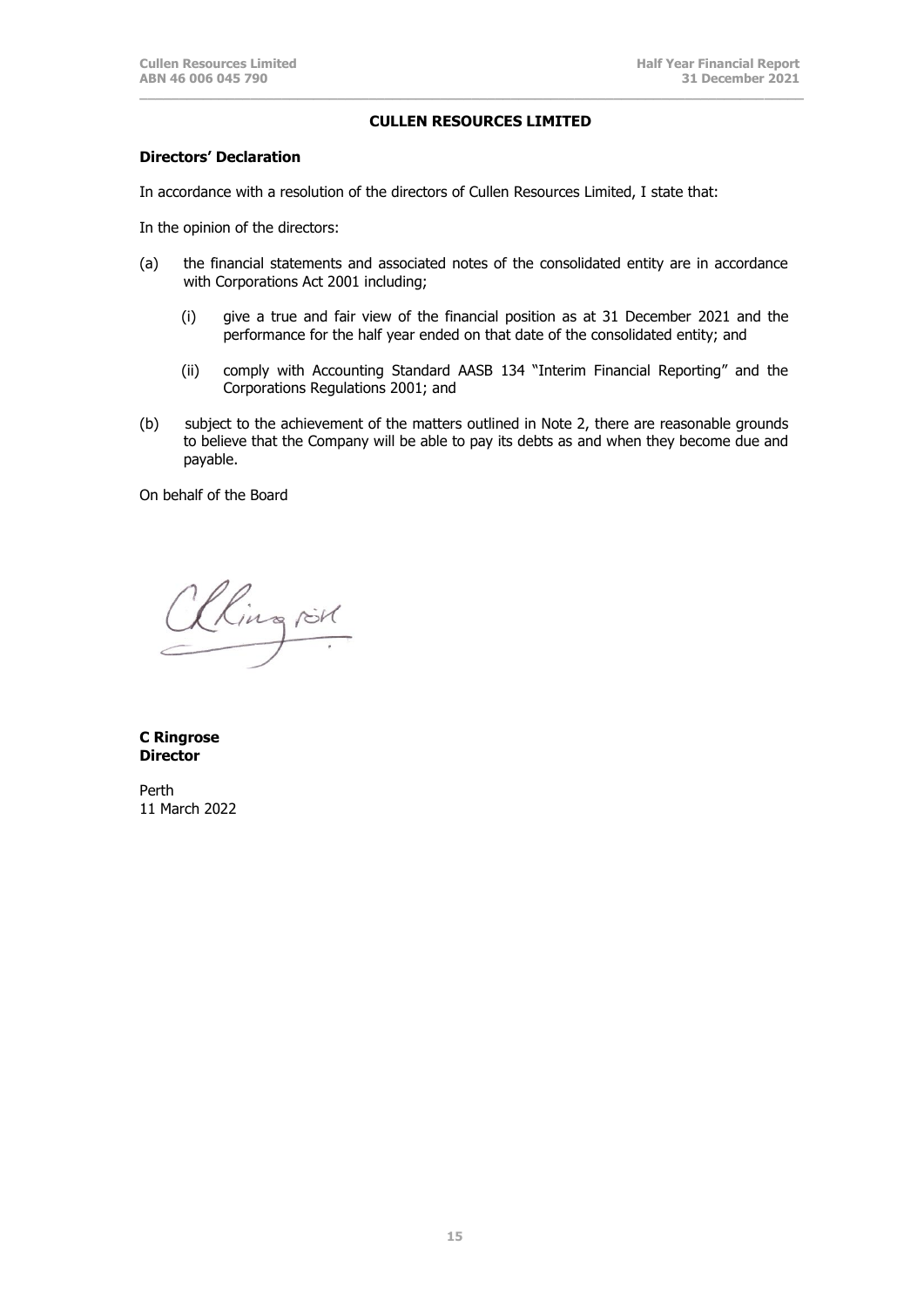

Level 1, Lincoln House, 4 Ventnor Avenue, West Perth WA 6005 P.O. Box 8716, Perth Business Centre WA 6849 Phone (08) 9486 7094 www.rothsay.com.au

# **INDEPENDENT AUDITOR'S REVIEW REPORT TO THE MEMBERS OF**

## **CULLEN RESOURCES LIMITED**

## **Report on the Review of the Half-Year Financial Report**

## *Qualified Conclusion*

We have reviewed the half-year financial report of Cullen Resources Limited ("the Company") and its controlled entities ("the Group"), which comprises the consolidated statement of financial position as at 31 December 2021, the consolidated statement of profit and loss and other comprehensive income, consolidated statement of changes in equity and the consolidated statement of cash flows for the half-year ended on that date, a summary of significant accounting policies and other explanatory information, and the directors' declaration.

Based on our review, which is not an audit, except for the effect of the matter described in the *Basis for Qualified Conclusion* section of our report, we have not become aware of any matter that makes us believe that the accompanying half-year financial report of the Group does not comply with the *Corporations Act 2001* including:

- (i) giving a true and fair view of the Group's financial position as at 31 December 2021 and of its performance for the half-year ended on that date; and
- (ii) complying with Accounting Standard AASB 134 *Interim Financial Reporting* and the *Corporations Regulations 2001*.

# *Basis for Qualified Conclusion*

As detailed in Note 4 to the half-year financial report, on 12 April 2017, the Group sold its 30% contributing interest in the Mt Stuart Iron Ore Joint Venture and recognised a royalty intangible asset of \$4,747,995 being the Directors' estimated fair value of the consideration receivable at the disposal date. In estimating the fair value of the consideration receivable, the directors used a discounted cash flow model with a number of assumptions as to the timing, quantum and discounting of cash flows. At 31 December 2021, the directors have adopted a similar net present value calculation with updated market assumptions to determine the recoverable amount of the intangible asset as part of their impairment assessment of the carrying value of the royalty intangible asset. The directors have determined that the net present value calculation supports that the recoverable amount of the intangible asset is higher than its carrying value.

For the review of the Group's financial report for the half-year ended 31 December 2021, we have been unable to obtain sufficient appropriate audit evidence to assess the reasonableness of the directors' assumptions adopted in determining the recoverable value of the intangible asset as part of the asset's impairment assessment. Consequently, we are unable to determine the accuracy and appropriateness of the carrying value of the intangible asset and related disclosures as disclosed in the half-year financial report.

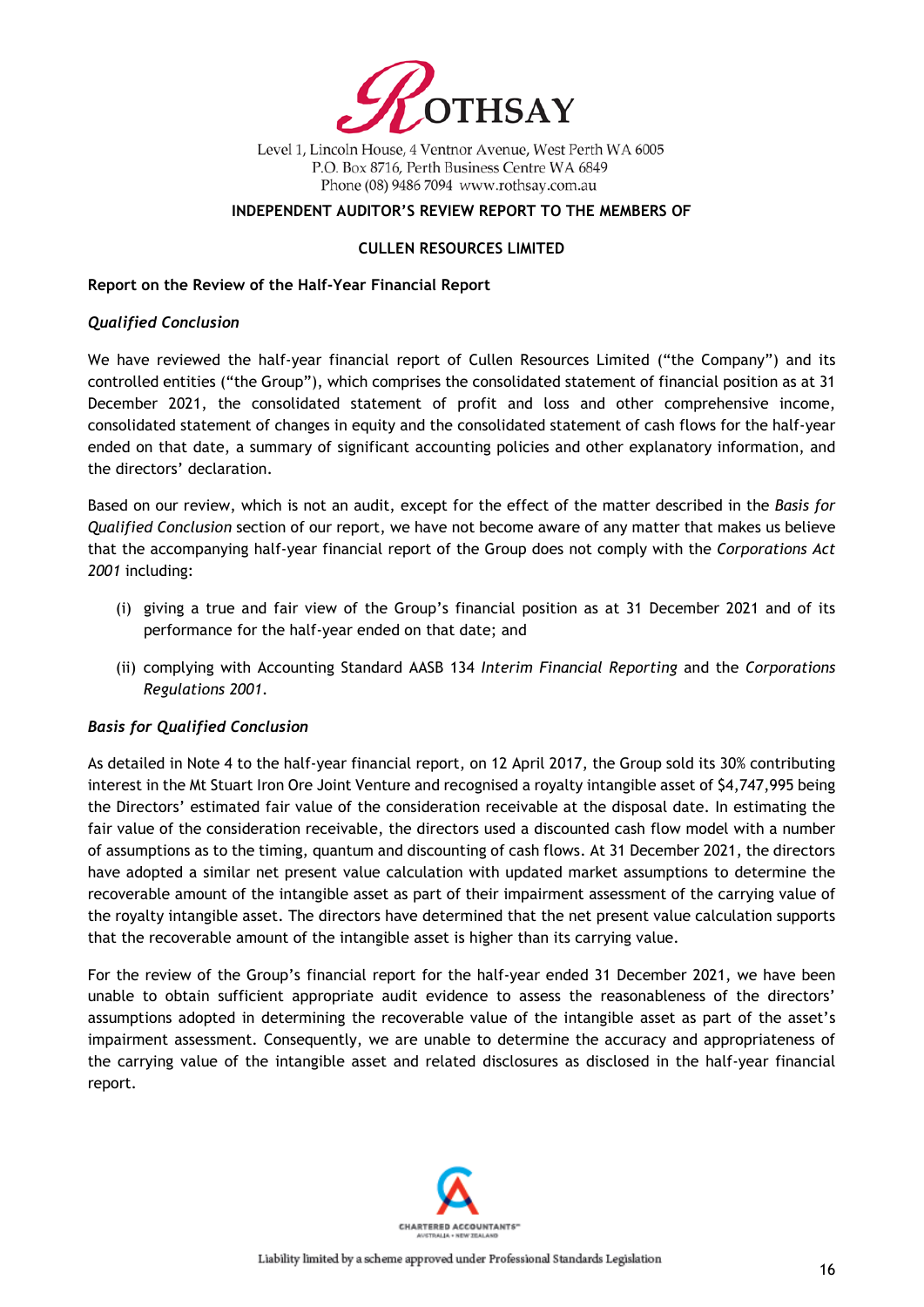

## **INDEPENDENT AUDITOR'S REVIEW REPORT TO THE MEMBERS OF**

# **CULLEN RESOURCES LIMITED (continued)**

The Group's audit reports for the year ended 30 June 2021 and the review conclusion for the half-year ended 31 December 2020 were qualified as sufficient appropriate audit evidence to assess the reasonableness of the Directors' assumptions adopted in determining the recoverable value of the intangible asset as part of the asset's impairment assessment was unable to be obtained. The consolidated statement of financial position as at 30 June 2021, the consolidated statement of comprehensive income, the consolidated statement of changes in equity, the consolidated statement of cash flows for the half-year ended 31 December 2020 and associated notes are shown as comparatives in the Group's half-year financial report.

We conducted our review in accordance with ASRE 2410 *Review of a Financial Report Performed by the Independent Auditor of the Entity*. Our responsibilities are further described in the *Auditor's Responsibilities for the Review of the Financial Report* section of our report. We are independent of the Group in accordance with the auditor independence requirements of the *Corporations Act 2001* and the ethical requirements of the Accounting Professional and Ethical Standards Board's APES 110 *Code of Ethics for Professional Accountants (including Independence Standards)* ("the Code") that are relevant to an audit of the annual financial report in Australia. We have also fulfilled our other ethical responsibilities in accordance with the Code.

We confirm that the independence declaration required by the *Corporations Act 2001* which has been given to the directors of the Company would be in the same terms if given to the directors as at the time of this auditor's review report.

# *Emphasis or Matter - Material Uncertainty Related to Going Concern*

We draw attention to Note 2 of the financial report, which describes the principal conditions that raise doubt about the Group's ability to continue as a going concern. These events or conditions indicate that a material uncertainty exists that may cast significant doubt on the Group's ability to continue as a going concern. Our conclusion is not modified in respect of this matter.

# *Directors' Responsibility for the Half-Year Financial Report*

The directors of the Company are responsible for the preparation of the half-year financial report that gives a true and fair view in accordance with the Australian Accounting Standards and the *Corporations Act 2001* and for such internal control as the directors determine is necessary to enable the preparation of the halfyear financial report that gives a true and fair view and is free from material misstatement whether due to fraud or error.